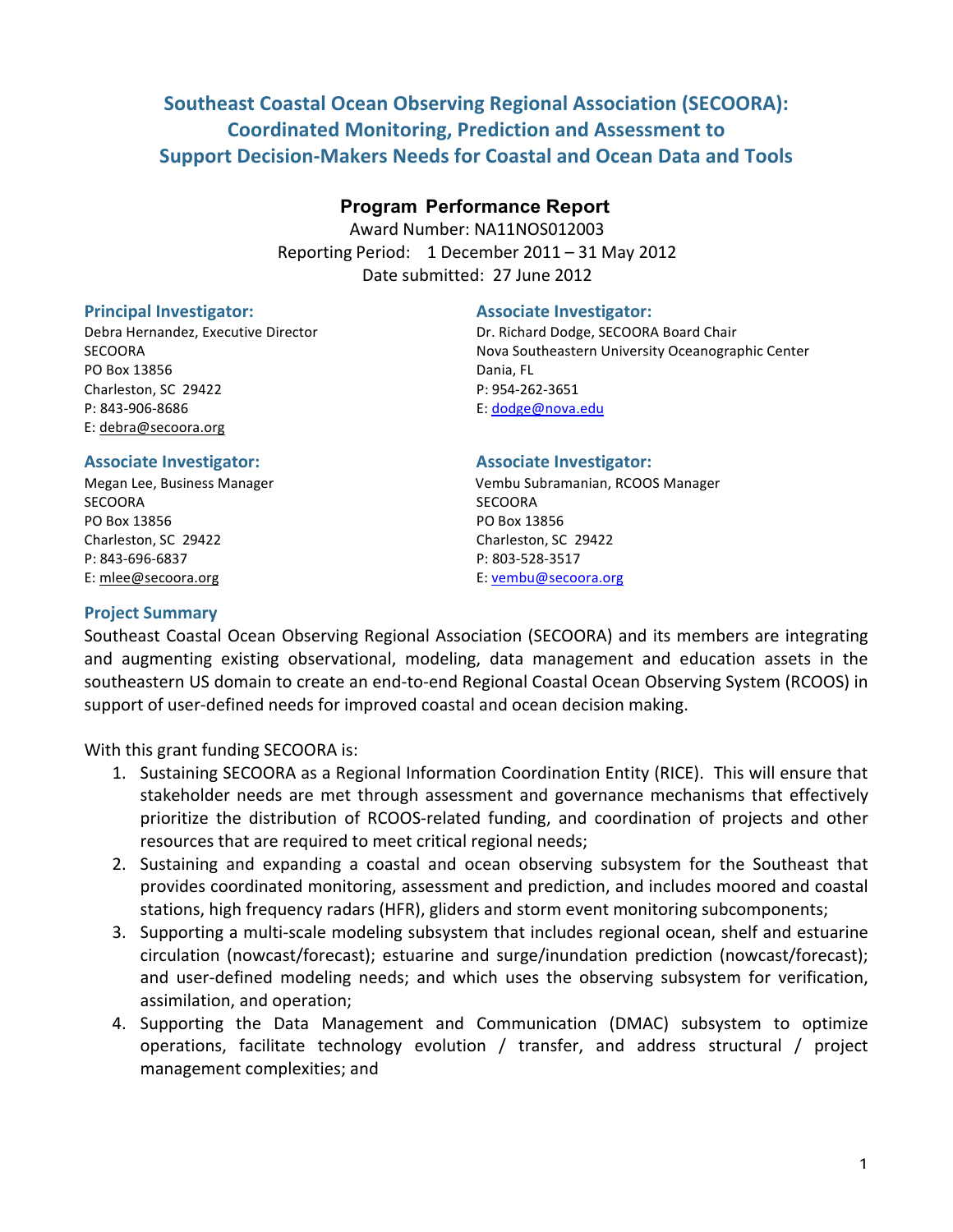5. Supporting an education and outreach subsystem partnered with other RAs and marine education efforts that engages diverse education and stakeholder audiences to understand the benefits of ocean observing to society.

## **Progress and Accomplishments**

Official notification of this award was received from NOAA on August 15, 2011, two and one-half months after the initial start of the funding period. After the contractual review and account establishment for the award, funding for SECOORA subawards were disbursed by SECOORA (administrator of the award) in late August and early September 2011 to subaward institutions. Due to this delay, subawardees' are behind schedule in expending all of their Year One funding (SECOORA issues annual subcontracts). Because of this SECOORA granted one - two month, six - six month, and six - 12 month no cost extensions to subawardees.

Specific details regarding progress are in the tables below. For consistency, the goals and objectives numbering remains the same as the "Revised Scope of Work - Year 1" submitted on May 6, 2011.

# Goal 1: Sustain SECOORA as a Regional Information Coordination Entity (RICE)

## **Milestones**

The following milestones were met for this goal. Additional details are in the table that follows.

- A. Provide timely grant reports to NOAA: Completed as required for this reporting period.
- B. Hold Board Meeting Fall 2011 and Member Meeting 2012: Held September 7-9, 2011 Board meeting and Board, Member and RCOOS PI meetings May 7-9, 2012
- C. Host joint meeting with SAA in Fall 2011: Hosted September 7-9, 2011 in Savannah, GA.
- D. Publish e-newsletters and other outreach material: Bi-weekly distribution via email.
- E. Complete joint FL materials with GCOOS: Available on web site.
- F. Release a new version of the SECOORA web site focused on data, maps, and SECOORA in the states: Accomplished and complete July 2011. Some additional upgrades to the data and maps portal are ongoing.
- G. Work with NFRA and IOOS office to effectively respond to NOAA and other National level requirements: Completed as required for this reporting period. Examples include participation in NFRA meeting, IOOS RA DMAC, and conference calls on various other items.
- H. Refine and maintain RCOOS Conceptual Operations Plan: Worked with Science committee to move this forward based on Build Out Plan. Staff are working with RCOOS PIs and members to further refine the plan.
- I. Support regional collaboration: Supported through monthly conference calls with NFRA, IOOS Program Office, IOOS RA DMAC, periodic calls with neighboring RAs, working with NERACOOS and MARACOOS on Oceans 2012, and participation in other NFRA activities.
- J. Evaluate mechanisms to track operational statistics, product usage, and outcome measures and metrics: Tracking website usage with Google Analytics.

| <b>SECOORA Activities</b> |                                                                                                                                                                                        | <b>Progress</b>                                                                                                                                                                                                                                                                                                                                                    |  |
|---------------------------|----------------------------------------------------------------------------------------------------------------------------------------------------------------------------------------|--------------------------------------------------------------------------------------------------------------------------------------------------------------------------------------------------------------------------------------------------------------------------------------------------------------------------------------------------------------------|--|
|                           | <b>Ensure Continued and Efficient</b><br>Governance, Management and<br>Operations of the RA.<br>Provide forums, i.e. workshops,<br>meetings, that enable<br>stakeholder assessment and | <b>Staff fiscal activities:</b><br>Provides fiscal and overall project management for this award, and continues to<br>manage the 13 subawards from primary partner institutions.<br>Holds bi-monthly administration meetings to ensure efficient and effective fiscal<br>operations.<br>A part time bookkeeper (Chiaki Kight) and new business manager (Megan Lee) |  |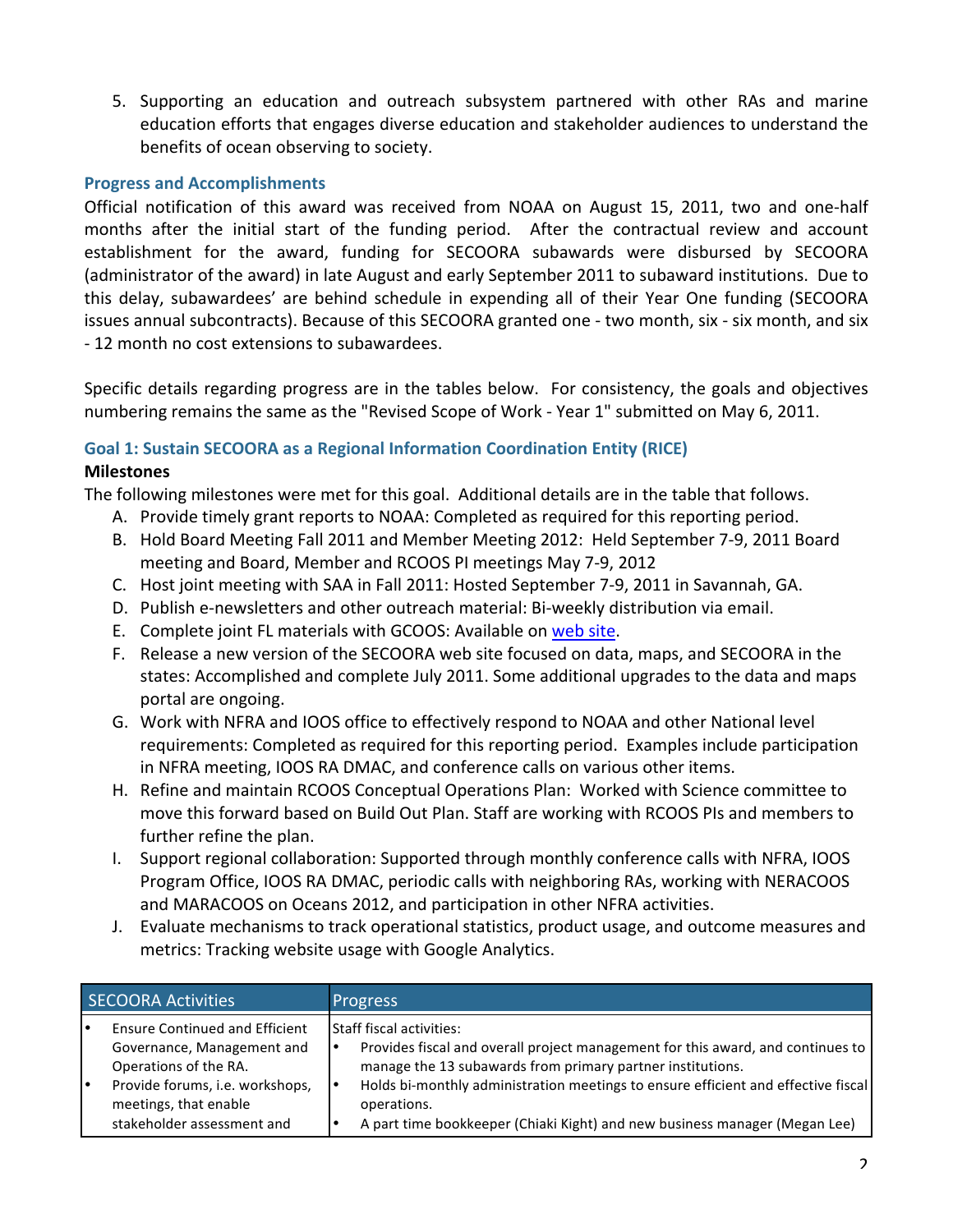| <b>SECOORA Activities</b> |                                 | <b>Progress</b> |                                                                                |  |
|---------------------------|---------------------------------|-----------------|--------------------------------------------------------------------------------|--|
|                           | engagement.                     |                 | manage the contracts and financials for this award.                            |  |
| $\bullet$                 | Coordinate with the Governor's  | $\bullet$       | Submitted IOOS Year 2 descope proposal in March 5, 2012.                       |  |
|                           | South Atlantic Alliance (GSAA). | $\bullet$       | Richard Dodge, Board Chair, Vembu Subramanian, RCOOS Manager, and Megan        |  |
| $\bullet$                 | Ensure SECOORA plans and gaps   |                 | Lee, Business Manager, were added to the proposal.                             |  |
|                           | analysis align with NFRA and    |                 | <b>SECOORA Board and PI Coordination</b>                                       |  |
|                           | IOOS office guidance and/or     | ٠               | Hold monthly conference calls with 18 PIs to ensure coordination and           |  |
|                           | requirements.                   |                 | collaboration within each RCOOS subcomponent and among PIs across the          |  |
| $\bullet$                 | Refine and maintain RCOOS       |                 | various RCOOS subcomponents.                                                   |  |
|                           | Conceptual Operations Plan.     | $\bullet$       | Executive Committee continues to meet monthly. The Finance and Audit           |  |
|                           |                                 |                 | Committee met on 4/9/12, the Governance Committee met on 4/9/12, and the       |  |
|                           |                                 |                 | Board Development Committee met on 4/24/12.                                    |  |
|                           |                                 | ٠               | Held annual Members meeting in Miami, FL May 7-9, 2012. Also during this       |  |
|                           |                                 |                 | time there was a 1/2 day Board meeting and a 1/2 day PI meeting.               |  |
|                           |                                 |                 | <b>External Coordination Activities:</b>                                       |  |
|                           |                                 | ٠               | Coordinated with the GSAA on ocean planning funding and received a Year 1      |  |
|                           |                                 |                 | award (\$352K) that started Jan. 1, 2012. Held a project kickoff meeting for   |  |
|                           |                                 |                 | team members (NCDENR, Duke, SCDHEC-OCRM, SCDNR, TNC, USC, GADNR, GA            |  |
|                           |                                 |                 | Tech, FLDEP, FWCC FWRI) in Columbia, SC on March 5-6, 2012.                    |  |
|                           |                                 | $\bullet$       | Exec. Director participates on monthly "Partner Arm" calls of the GSAA.        |  |
|                           |                                 |                 | Participates in monthly NFRA and IOOS conference, including Executive Director |  |
|                           |                                 |                 | participation on the NFRA Executive Committee, and attended the NFRA/IOOS      |  |
|                           |                                 |                 | Annual Spring meeting in D.C., February 28-29, 2012.                           |  |
|                           |                                 |                 | Efforts to Leverage IOOS Funding:                                              |  |
|                           |                                 | $\bullet$       | Continued partnership with the NERRS CDMO, which results in \$25,000 annually  |  |
|                           |                                 |                 | in support of DMAC activities.                                                 |  |
|                           |                                 |                 | Continued partnership with GSAA, which is anticipated to result in Year 2      |  |
|                           |                                 |                 | funding to continue our development of an Information Management System        |  |
|                           |                                 |                 | for the GSAA.                                                                  |  |
|                           |                                 |                 | Initiated glider project with GCOOS to improve access to glider data in our    |  |
|                           |                                 |                 | regions.                                                                       |  |

# Goal 2: Sustain an Observing Subsystem for the SE

# **Milestones**

The following milestones were met for this goal. Additional details are in the following table.

- A. Operate and maintain moored and coastal stations (COMPS, SEAKEYS, and Carolina RCOOS)
- B. Report moored and coastal stations data to secoora.org
- C. Maintain HFR operations
	- i. Hourly surface current maps from the various subregions via individual and SECOORA web sites: Ongoing
	- ii. Estimates of significant wave heights from the HF radar data: Estimates of significant wave heights from the HF radar data are provided on an experimental basis by WERA HF Radar operators within the region.
	- iii. Develop/report performance metrics of CODARs and WERAs throughout the SE including accuracy estimates of the surface currents: Presently, our HF Radar operators use either their in house developed metrics or use the National HFR Net developed metrics to report performance. SECOORA plan to work with HF Radar operators to streamline the performance metrics reporting to make it available in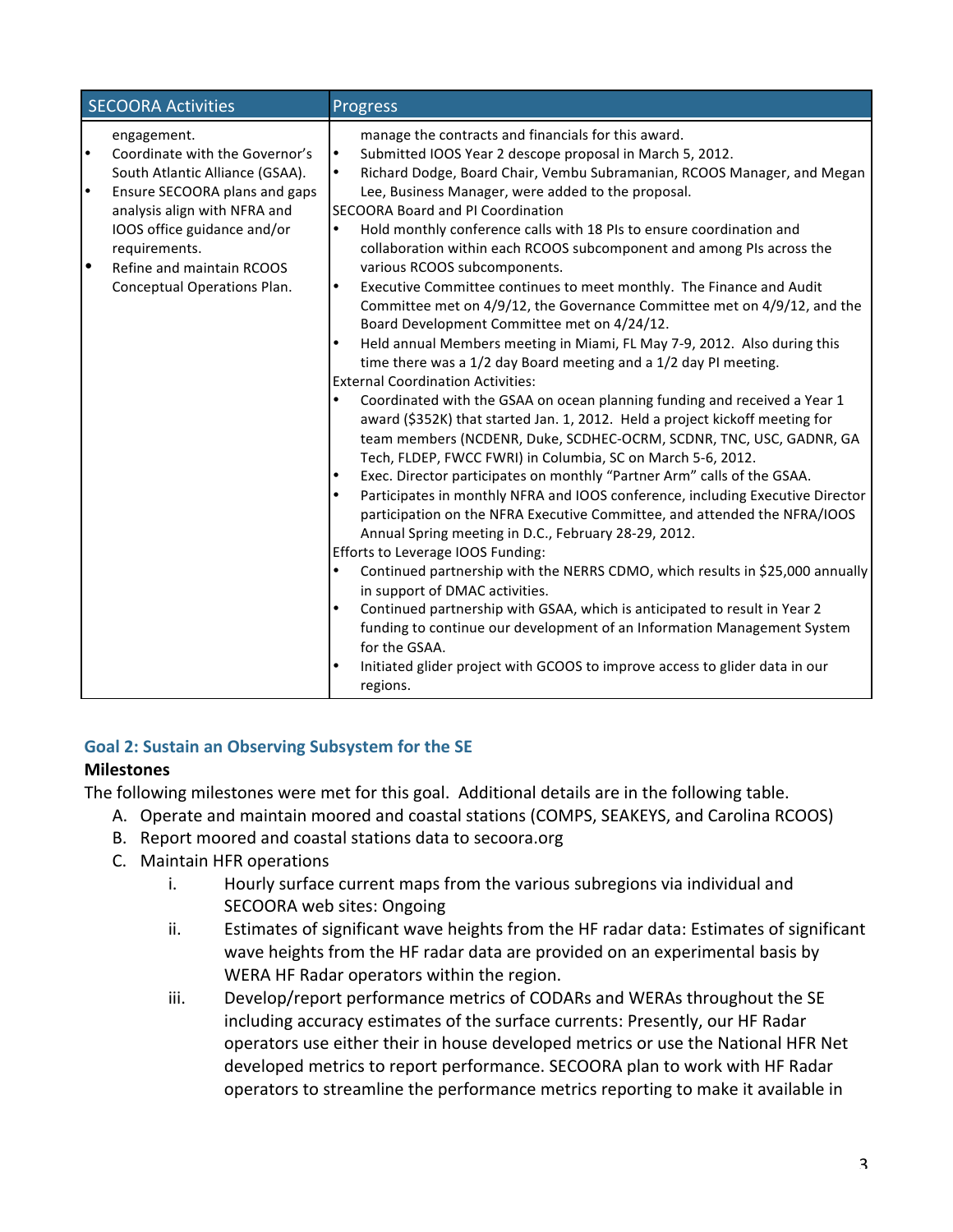future progress reports. The work on accuracy estimates of the surface currents is in progress.

- iv. Provide the radial currents to the National Servers (SIO/Rutgers) for the National HF radar network: Ongoing
- D. Update Asset inventory and provide performance metrics: Work in progress.

| Institution/Activities                                                                                                              | <b>Progress</b>                                                                                                                                                                                                                                                                                                                                                                                                                                                                                                                                                                                                                                                                                                |  |  |
|-------------------------------------------------------------------------------------------------------------------------------------|----------------------------------------------------------------------------------------------------------------------------------------------------------------------------------------------------------------------------------------------------------------------------------------------------------------------------------------------------------------------------------------------------------------------------------------------------------------------------------------------------------------------------------------------------------------------------------------------------------------------------------------------------------------------------------------------------------------|--|--|
| Objective 2.1: Sustain Moored and Coastal Stations                                                                                  |                                                                                                                                                                                                                                                                                                                                                                                                                                                                                                                                                                                                                                                                                                                |  |  |
| University of South Florida (Weisberg)<br><b>Support COMPS moorings</b>                                                             | Support is continued for four surface moorings (C10, C12, C13 and C14) and two<br>sub-surface moorings (C11 and C15) and C21 near shore tower. Except C14 (power<br>issue) all are reporting data to SECOORA and NDBC.                                                                                                                                                                                                                                                                                                                                                                                                                                                                                         |  |  |
| University of South Florida (Merz)<br>Support in-shore tidal meteorological<br>stations                                             | Support is continued for seven USF COMPS Coastal Stations. Tide well survey was<br>carried out for Aripeka and Big Carlos Pass Coastal stations. All coastal stations are<br>reporting data to SECOORA and NDBC.                                                                                                                                                                                                                                                                                                                                                                                                                                                                                               |  |  |
| Florida Institute of Oceanography<br>(Virmani)<br>Support SEAKEYS moored network                                                    | FIO held a meeting at Keys Marine Lab in November 2011 to determine the future<br>of the SEAKEYS network. Federal, State and non-profit agencies that uses this<br>network attended the meeting. It was determined and decided to terminate the<br>network in December 2012. FIO determined that is not possible to maintain and<br>sustain the network with limited funding the network currently receives. Station<br>status update: two stations reporting; one station only reporting met sensors; four<br>stations not reporting. The award concluded in May 2012. PI has submitted support<br>letters from stake holders as to the importance of the network that could be used<br>for funding requests. |  |  |
| University of North Carolina -<br>Wilmington (Leonard)- Support<br>Carolina RCOOS network                                           | Support of six oceanographic buoys, 2 wave buoys and one pier station is<br>continued. The network is currently reporting data to SECOORA and NDBC.                                                                                                                                                                                                                                                                                                                                                                                                                                                                                                                                                            |  |  |
| Objective 2.2: Maintain High Frequency Radar Operations                                                                             |                                                                                                                                                                                                                                                                                                                                                                                                                                                                                                                                                                                                                                                                                                                |  |  |
| University of South FL (Weisberg)<br>Support three CODAR and two WERA<br>radar arrays on the West Florida Shelf                     | Support for USF CODAR and WERA arrays is continued. Data are provided to<br>SECOORA and National HFR Net. USF will host the ROWG#6 meeting in November<br>2012 at St. Petersburg, FL. Evaluation and validation of data with buoy data is being<br>carried out and an abstract has been submitted to Oceans 2012. Estimates of<br>significant wave heights from the HF radar data are also provided on an<br>experimental basis using USF WERA HF Radar sites.                                                                                                                                                                                                                                                 |  |  |
| Skidaway Institute of Oceanography<br>(SkIO) (Savidge)<br>Support two WERA radar arrays on St.<br>Catherine's and Jekyll Island, GA | Skidaway Institute (SkIO) continued to operate two WERA HF-radars on St.<br>Catherine's Island and Jekyll Island GA for the period December 1 through May 31,<br>2012. Data are provided to SECOORA and National HFR Net. Estimates of wave and<br>wind parameters are also made, as experimental products. Support for the SKIO<br>WERA network is continued.                                                                                                                                                                                                                                                                                                                                                 |  |  |
| University of Miami (Shay)<br>Support three WERA radar arrays at<br>Crandon, Virginia Key and Dania Beach                           | Support of UM HFR continues. UM is maintaining the three WERA sites and<br>provide mean radials at hourly intervals to SECOORA and National HFR Net in real<br>time. Estimating significant wave heights for the National Weather Service marine<br>forecast models.                                                                                                                                                                                                                                                                                                                                                                                                                                           |  |  |
| University of NC - Chapel Hill (Seim)<br>Support two CODAR radar arrays on<br>the Outer Banks of NC                                 | Support of UNC HFR continues. UNC maintained and operated the two sites and<br>provided data to SECOORA and National HFR Net. Duck: 4023 radials through<br>5/16/2012, no days down for the reporting period (99% uptime) Buxton: 2735<br>radials through 5/16/2012, ~ 2 months of down time due to cable damage (68%<br>uptime)                                                                                                                                                                                                                                                                                                                                                                               |  |  |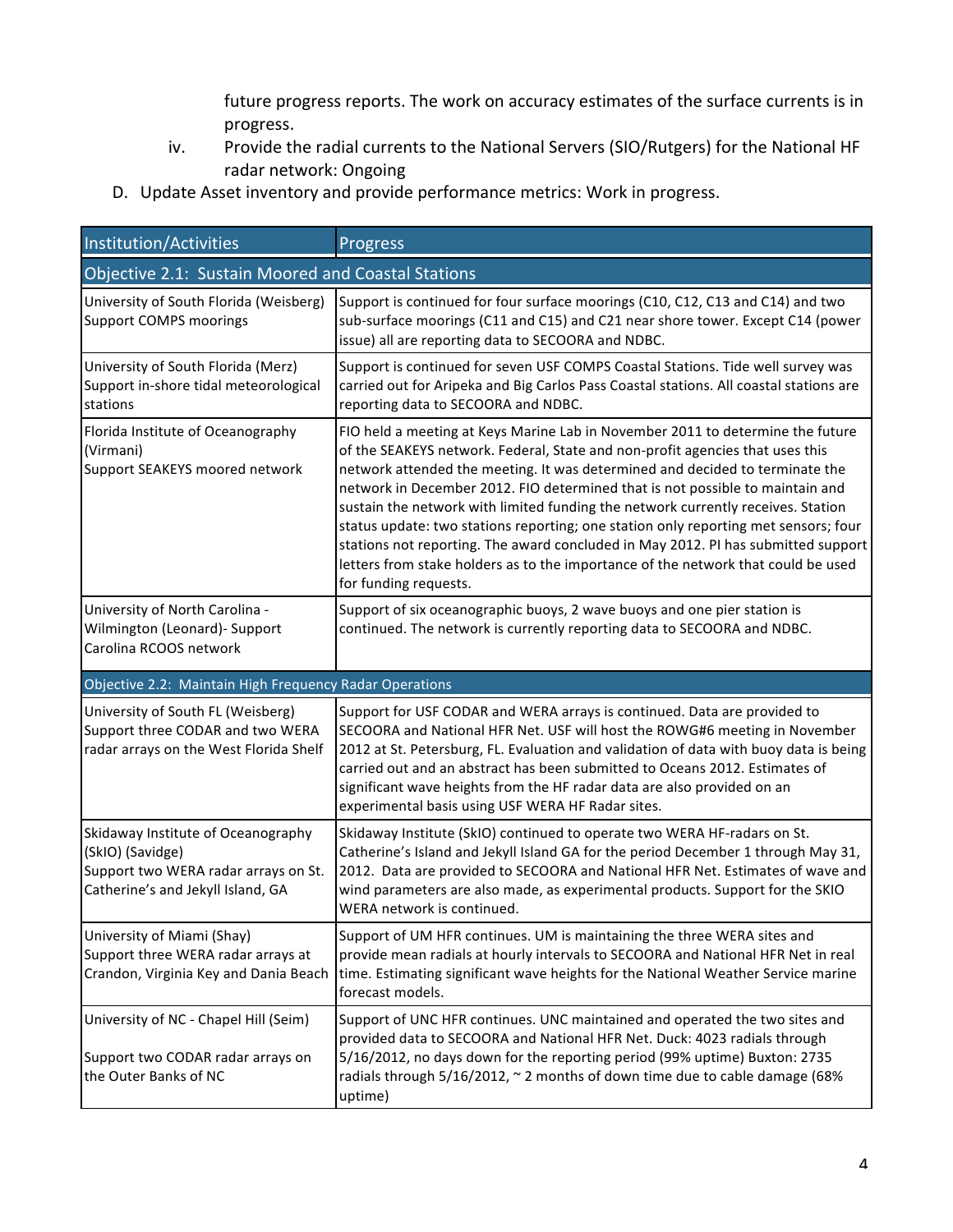| Institution/Activities                                                  | <b>Progress</b>                                                                                                                                                                                                  |  |
|-------------------------------------------------------------------------|------------------------------------------------------------------------------------------------------------------------------------------------------------------------------------------------------------------|--|
| Objective 2.1: Sustain Moored and Coastal Stations                      |                                                                                                                                                                                                                  |  |
|                                                                         | University of South Carolina (Voulgaris) Support of HFR continues. The Pritchard' radar site (PRI) was relocated to a site at<br>the Belle W. Baruch Foundation property. The site is near Georgetown, SC (south |  |
| Re-install, operate and maintain 1 HFR<br>in SC (potentially Long Bay). | part of Long Bay) at 33o 21' 22" E and 79o 9' 10" W. The new station is identified as<br>GTN and installation was completed during January 2012. Following a period of                                           |  |
|                                                                         | testing and adjustments the station went online transmitting data to the national<br>network and to the SECOORA homepage on February 22, 2012. For the period,                                                   |  |
|                                                                         | 96.7% uptime was achieved. Data interruption occurred only for a period of 3 days.<br>Median latency in data delivery is 30 minutes while median range has been 183                                              |  |
|                                                                         | km. Estimates of significant wave heights from the HF radar data are also provided<br>on an experimental basis.                                                                                                  |  |

# **Goal 3: Support a Multi-Scale Multi-Resolution Modeling Subsystem**

# **Milestones**

The following milestones were met for this goal. See details in the table under each individual PI for more information.

- A. Support and enhance SABGOM model
- B. Provide real-time forecasting of inundation and storm surge
	- i. Begin forecasting in Domain  $1$  and  $2$
	- ii. Establish Necessary Data Standards with DMAC
- C. Provide decision support tool for beach/shellfish WQ advisories
	- i. Develop Geographic Information Systems-based modules to extract and visualize radar derived rainfall data and modeled currents and salinity estimates over user specified boundaries (e.g. watershed boundaries)

| Institution/Activities                                        | Progress                                                                                                                                                                                                                                                                                                                                                                             |
|---------------------------------------------------------------|--------------------------------------------------------------------------------------------------------------------------------------------------------------------------------------------------------------------------------------------------------------------------------------------------------------------------------------------------------------------------------------|
| North Carolina State University (He)                          | Support of SABGOM Regional model continues. SABGOM nowcast/forecast<br>model running at North Carolina State University (NCSU), providing daily                                                                                                                                                                                                                                      |
| Support Regional and SAB Subregional<br>Circulation Modeling. | nowcast and 72 hour forecast of ocean circulation (sea level, temperature,<br>salinity and 3d currents) for the entire Gulf of Mexico (GOM) and South<br>Atlantic Bight (SAB). Model output is served via THREDDS server. Testing of<br>data assimilation schemes within SABGOM is in progress. Assimilation<br>observations include SST, SSH, HFR Surface currents and Glider data. |
| University of Florida (Sheng) and North                       | Support of modeling continues. University of Florida: East Coast of Florida                                                                                                                                                                                                                                                                                                          |
| Carolina State University (Xie)                               | (ECF) domain model is now running in Nowcast/Forecast (3 days forecast)<br>mode. Model output for the ECF domain is available via THREDDS server.                                                                                                                                                                                                                                    |
| Provide real-time forecasting of inundation                   | The Southwest Florida domain computational grid has been updated with                                                                                                                                                                                                                                                                                                                |
| and storm surge.                                              | newest LIDAR data and is in the process of testing and validation. North                                                                                                                                                                                                                                                                                                             |
|                                                               | Carolina State University: Transition into operation of NCSU Coastal Marine                                                                                                                                                                                                                                                                                                          |
|                                                               | Environment Prediction System (CMEPS) for the Florida East Coast Domain                                                                                                                                                                                                                                                                                                              |
|                                                               | has been completed. Establishing necessary data standards in collaboration                                                                                                                                                                                                                                                                                                           |
|                                                               | with the team at University of Florida. The model output for the Florida East                                                                                                                                                                                                                                                                                                        |
|                                                               | Coast Domain is available via THREDDS server.                                                                                                                                                                                                                                                                                                                                        |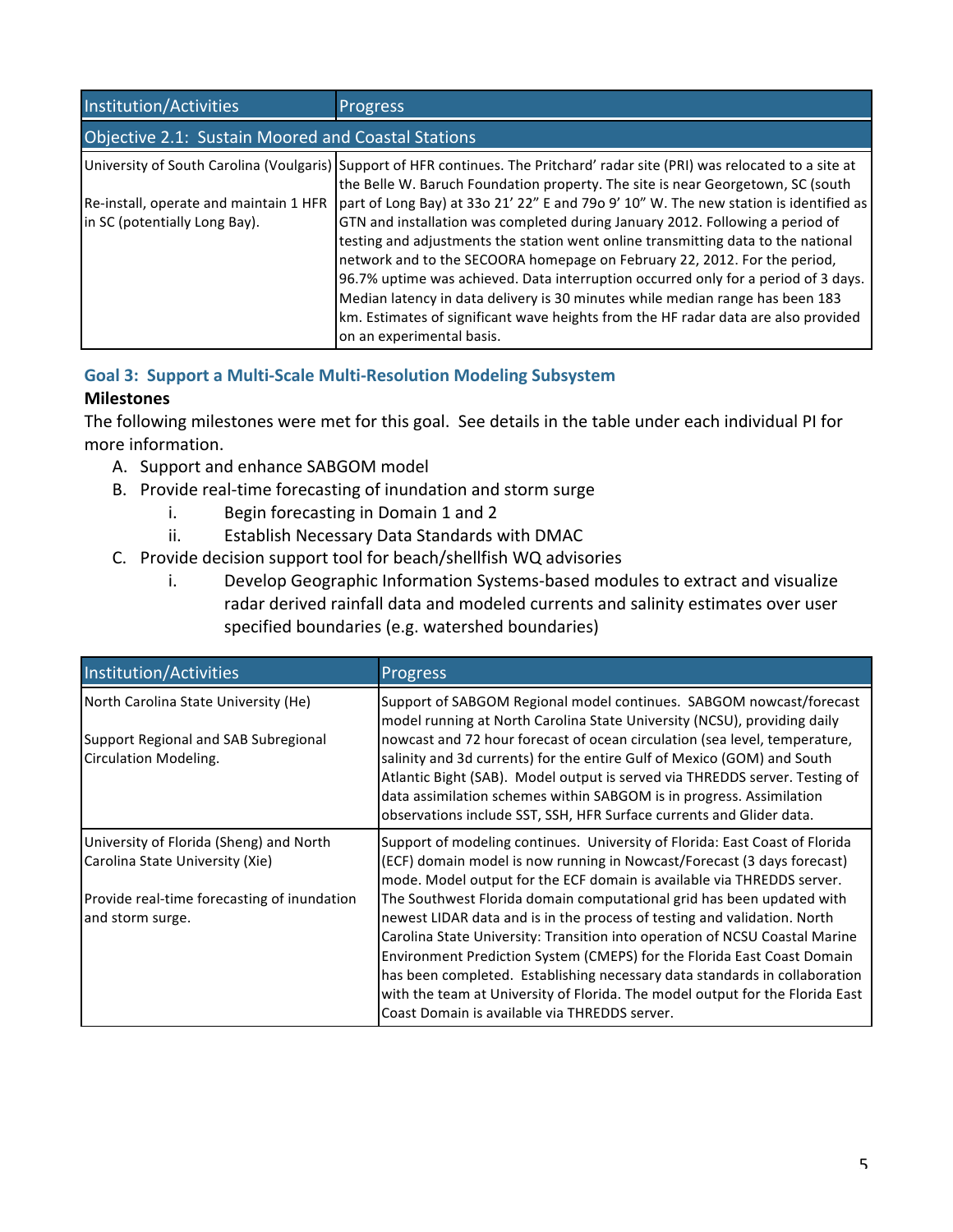| Institution/Activities                                                                                                                                                                      | <b>Progress</b>                                                                                                                                                                                                                                                                                                                                                                                                                                                                                                                                                                                                                                                         |
|---------------------------------------------------------------------------------------------------------------------------------------------------------------------------------------------|-------------------------------------------------------------------------------------------------------------------------------------------------------------------------------------------------------------------------------------------------------------------------------------------------------------------------------------------------------------------------------------------------------------------------------------------------------------------------------------------------------------------------------------------------------------------------------------------------------------------------------------------------------------------------|
| ROFFS (Roffer), University of Miami CIMAS<br>(Muhling), and SAFMC (Pugliese)<br>Develop data products derived from satellite<br>and in situ observations for fisheries stock<br>assessment. | This modeling activity got underway during this reporting period.<br>Identification and Evaluation of satellite imagery required for the project has<br>been completed. Development of software to download and process the<br>identified satellite data is in progress. Fisheries data acquisition from SCDNR<br>has been completed. Working with DTREG software to perform habitat<br>classification. Also, evaluation of generalized additive models and artificial<br>neural network is in progress.                                                                                                                                                                |
| University of South Carolina (Porter)<br>Provide a decision support tool for<br>beach/shellfish water quality advisories.                                                                   | Support of modeling continues. CART and Linear Regression Models were<br>developed for the SCDHEC Beach Monitoring program. We have developed<br>an automated system to take the new models, retrieve the data, and<br>execute the prediction tests. The automated system consists of two main<br>parts: 1) Data retrieval and calculation and 2) Product output. Model is run<br>once a day and results on beach water quality are presented on the web site.<br>The web and Mobile application design and development have been<br>completed. The applications are under evaluation and will be integrated into<br>SECOORA web site during the next reporting period. |

# Goal 4: Enhance the DMAC Subsystem

#### **Milestones**

The following milestones were met for this goal, primarily with previous grant funding.

- A. Develop data aggregation techniques for new data providers within one quarter (3 months) of data provider coming onboard: Complete for SUN2 Wave Buoy, Long Bay and USC HF Radar Data. Added Everglades Monitoring Network Marine Monitoring Network data by using the NDBC DIF service to get accessible and displayed via SECOORA website. Added glider track display capabilities to the website in near real-time using USF and NCSU deployments. Work is in progress to store and display glider data.
- B. Provide quarterly Google Analytics reports to analyze users and uses of data and web site: Ongoing.
- C. Attend IOOS bi-weekly conference calls with IOOS/RA representatives and review IOOS certification documents as needed: Ongoing.
- D. Enhance SECOORA data inventory to allow user maintenance: Ongoing.
- E. Improve "searchability" of information through enhancements to web site and interactive maps: Ongoing. THREDDS server is being added to provide access to model data.
- F. Provide alert capabilities for new providers and enhance alerts for ongoing datasets or applications as needed: Completed and available via SECOORA Data and Maps.

| Institution                                     | Progress                                                                 |
|-------------------------------------------------|--------------------------------------------------------------------------|
| University of SC (Porter), University of NC-    | Support for data management continues.                                   |
| Chapel Hill (Seim), University of South Florida | THREDDS server work is in progress to enhance dissemination of data.     |
| (Weisberg):                                     | SECOORA is actively engaged working with newly formed QARTOD team        |
| Enhance dissemination of data products.         | on the implementation of QA/QC of biogeochemical parameters.             |
| Implement QA/QC flags.                          | Added glider track display capabilities to SECOORA web site.             |
| Implement data/product/service usage            | Working with IOOS RA DMAC on SOS Reference Implementation team.          |
| statistics (metrics).                           | Attending the monthly IOOS RA DMAC calls. Helping to develop the         |
| Document DMAC interruptions &                   | agenda for upcoming Regional DMAC workshop.                              |
| identify operational remedies.                  | IOOS Biological Data Project implementation is underway; ERRDAP          |
| Coordination with IOOS DMAC and with            | server has been installed for IOOS Biological Data Project. Kickoff Web- |
| other RAs.                                      | Ex meeting was held April 20, 2012 with data providers and customers.    |

G.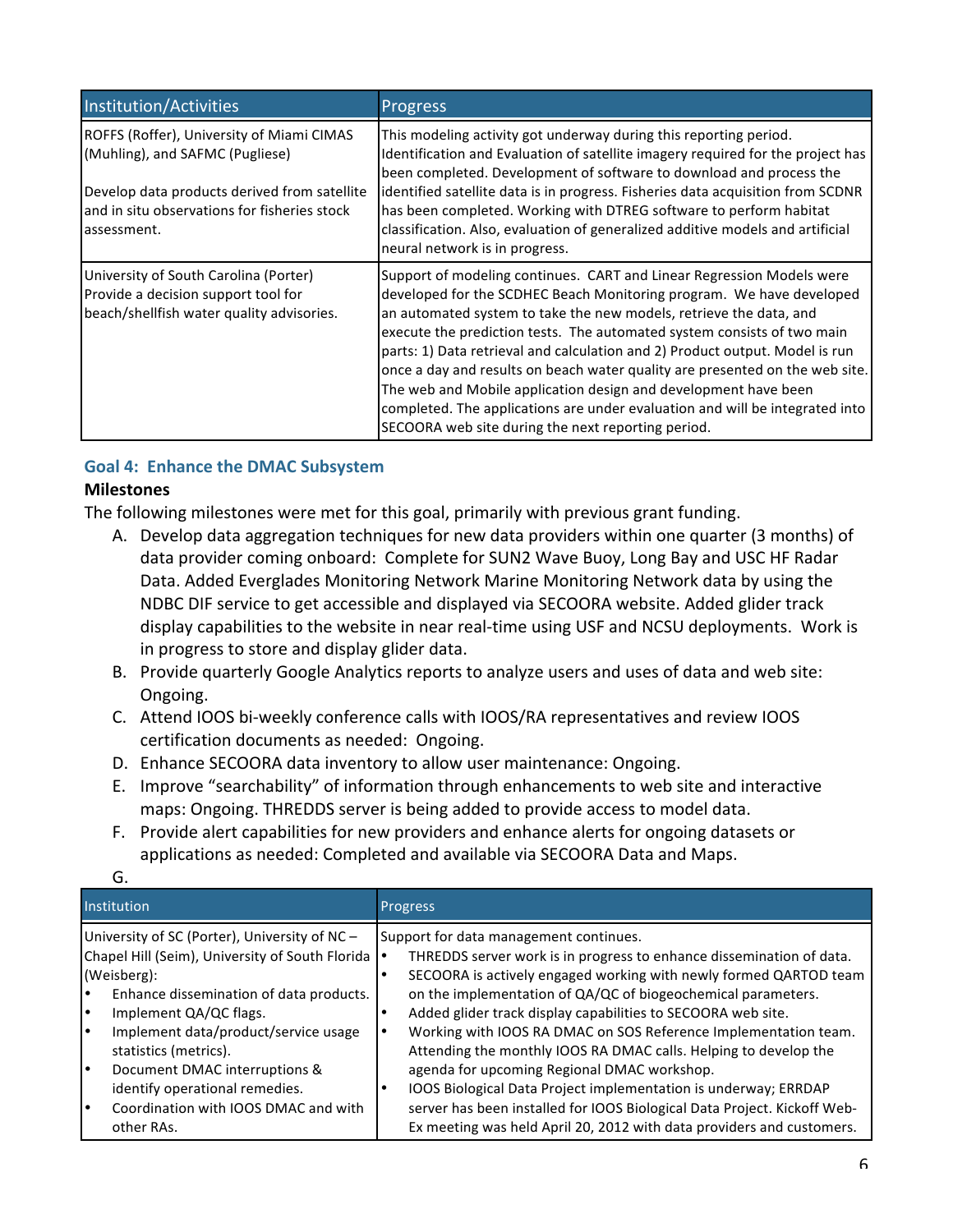| Institution                                                                                                                 | Progress                                                                                                                                                                                                                                                                                                                                                                                                                                                                                                                                                                                                                                                                 |
|-----------------------------------------------------------------------------------------------------------------------------|--------------------------------------------------------------------------------------------------------------------------------------------------------------------------------------------------------------------------------------------------------------------------------------------------------------------------------------------------------------------------------------------------------------------------------------------------------------------------------------------------------------------------------------------------------------------------------------------------------------------------------------------------------------------------|
| Optimize servers to address, within<br>expected funding scenarios, issues of<br>redundancy and uninterrupted<br>operations. | The SECOORA Governors South Atlantic Alliance (GSAA) Information<br>٠<br>Management System project is underway.<br>Working with SECOORA RCOOS PIs to provide DMAC services on their<br>٠<br>data needs to carry out their projects.<br>SECOORA has offered our Parameter Vocabulary effort for transition<br>٠<br>into the IOOS Parameter Vocabulary. Work is in progress in<br>collaboration with other RAs to move this forward.<br>Eye on Earth – SECOORA DMCC participate with other RAs and IOOS<br>DMAC via conference calls to research feeding data into the Eye on<br>Earth system.<br>Development of Data Management Infrastructure document is in<br>progress |

## Goal 5: Support a Targeted and Leveraged Education and Outreach Subsystem **Milestones**

The following milestones were met for this goal. See table below for more information.

- A. Develop Aquatic Observatory Module for Master of Arts in Teaching (MAT) pre-service teachers at KSU: MAT pre-service teachers met at KSU on April 25, 2012 to take part in the Aquatic Observatory model developed by PI.
- B. Supporting Basic Observation Buoy Efforts: Ongoing through award of two mini-grants.
- C. Develop prototype STEM educational products focusing on Observatory/Modeling applications: This has not begun due to delay in funding.
- D. Plan and develop EARTH 2012, SECOORA Observatories and RTD in K-16 Summer 2012: Progress is ongoing. The announcement is available here: http://secoora.org/node/343
- E. Conduct community outreach highlighting the importance of observatories and SECOORA's products. Specific focus will be on the engagement of water quality agencies and decision makers related to the water quality modeling efforts: Ongoing.
- F. Develop success stories with PIs to highlight on Web site, newsletters, one-pagers, etc.: Ongoing

| Institution                                                                                                                                                                                                     | <b>Progress</b>                                                                                                                                                                                                                                                                                                                                                                                                                                                                                                                                                                                                                                                                                                                                                                                                                                      |
|-----------------------------------------------------------------------------------------------------------------------------------------------------------------------------------------------------------------|------------------------------------------------------------------------------------------------------------------------------------------------------------------------------------------------------------------------------------------------------------------------------------------------------------------------------------------------------------------------------------------------------------------------------------------------------------------------------------------------------------------------------------------------------------------------------------------------------------------------------------------------------------------------------------------------------------------------------------------------------------------------------------------------------------------------------------------------------|
| Kennesaw State University (Adams)<br>Conduct EARTH / SECOORA<br>Workshop.<br>Develop aquatic observatory module<br>for Master of Arts in Teaching pre-<br>service teachers.<br>Support existing BOB activities. | On April 25, 2012, the Masters of Arts in Teaching (MAT) for pre-service teachers at<br>KSU met at the Chattahoochee River in Roswell, GA to take part in the aquatic<br>observatory module that the PI developed. The students were able to aid in the<br>deployment of the Basic Observation Buoy (BOB) and as a group collect data from<br>the Chattahoochee River. The pre-service teachers learned about the importance of<br>ocean observing and SECOORA's observing systems.<br>Continued to sustain Hilton Head BOB Monitoring Station at Jarvis Creek, located at<br>the Coastal Discovery Museum in Hilton Head Island. Currently revising a submitted<br>manuscript that highlights BOB and community partnerships.<br>Work is in progress on 2012 Education and Research: Testing Hypotheses (EARTH)<br>workshop with MBARI and SECOORA. |
| University of North Florida (Welsh)<br>Support advanced BOB activities.                                                                                                                                         | Two versions of Advanced Realtime Basic Observation Buoys have been deployed to<br>the GTMNERR at separate sites, one in the Guana River estuary and another in the<br>Guana Lake Wildlife Management Area (WMA) which are managed with different<br>ecological goals, namely conservation and wildlife habitat respectively. One of the<br>buoys (RABOB) was removed for repair and will be replaced by a newer version of<br>the RABOB, but slow progress has left a long data gap at the Guana Lake WMA                                                                                                                                                                                                                                                                                                                                           |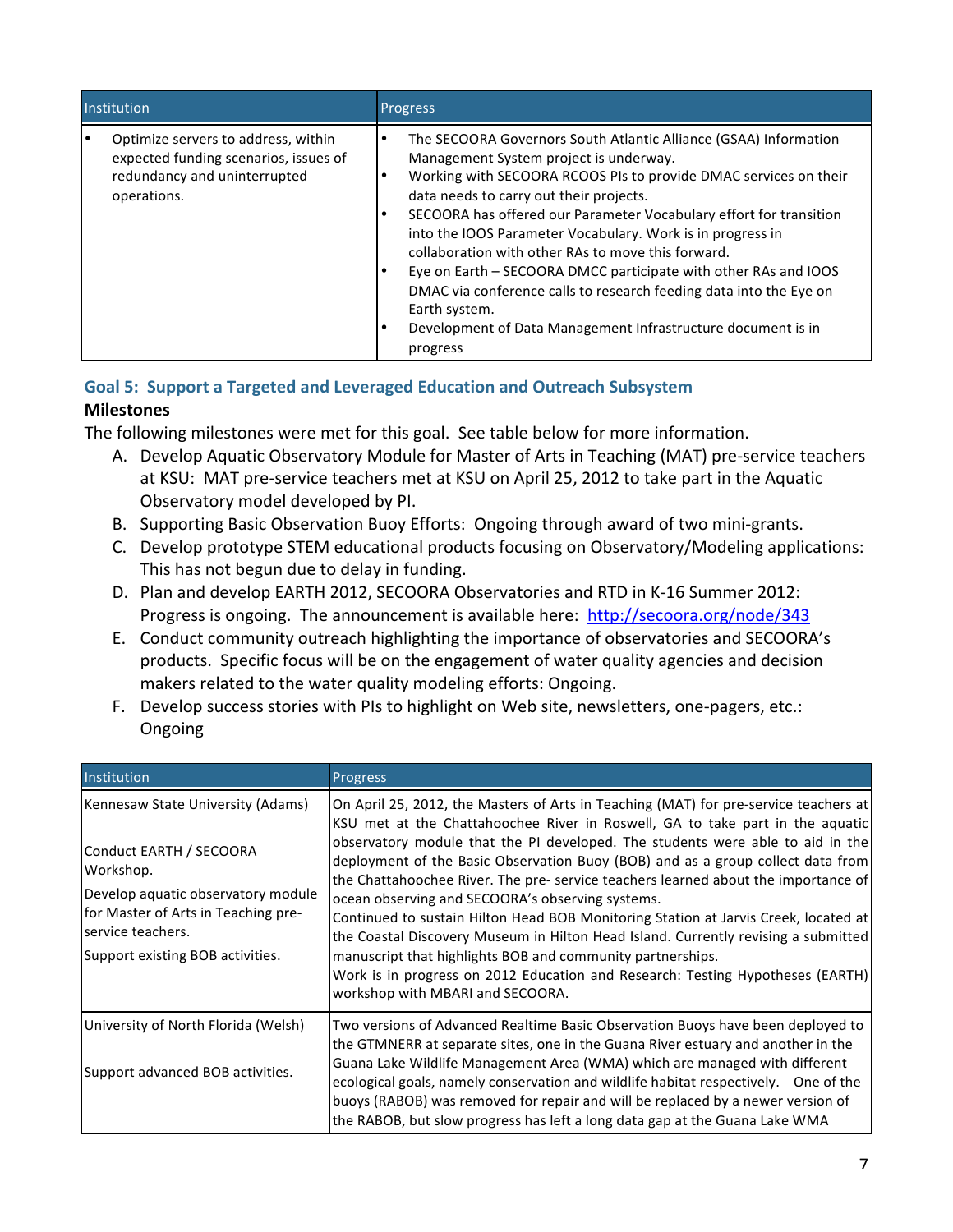| Institution                                                                                                                                                                                                                                                        | Progress                                                                                                                                                                                                                                                                                                                                                                                                                                                                                                                                                                                                                                                                                                                                                                                                                                                                                                                                                                                                                                                                                                                                                                                                                                                                                                                                                                                                                                                                                                                                                                                                                                                                                                                                                                                                                                                                                                                                                                                                                                                                                                                                                                                                                                                                       |
|--------------------------------------------------------------------------------------------------------------------------------------------------------------------------------------------------------------------------------------------------------------------|--------------------------------------------------------------------------------------------------------------------------------------------------------------------------------------------------------------------------------------------------------------------------------------------------------------------------------------------------------------------------------------------------------------------------------------------------------------------------------------------------------------------------------------------------------------------------------------------------------------------------------------------------------------------------------------------------------------------------------------------------------------------------------------------------------------------------------------------------------------------------------------------------------------------------------------------------------------------------------------------------------------------------------------------------------------------------------------------------------------------------------------------------------------------------------------------------------------------------------------------------------------------------------------------------------------------------------------------------------------------------------------------------------------------------------------------------------------------------------------------------------------------------------------------------------------------------------------------------------------------------------------------------------------------------------------------------------------------------------------------------------------------------------------------------------------------------------------------------------------------------------------------------------------------------------------------------------------------------------------------------------------------------------------------------------------------------------------------------------------------------------------------------------------------------------------------------------------------------------------------------------------------------------|
|                                                                                                                                                                                                                                                                    | Station. Work is in progress on solving the data communication issues.                                                                                                                                                                                                                                                                                                                                                                                                                                                                                                                                                                                                                                                                                                                                                                                                                                                                                                                                                                                                                                                                                                                                                                                                                                                                                                                                                                                                                                                                                                                                                                                                                                                                                                                                                                                                                                                                                                                                                                                                                                                                                                                                                                                                         |
| University of North Carolina -<br>Wilmington (Leonard)<br>Conduct community outreach to<br>formal and informal education<br>centers.<br>Develop and maintain web portal for<br>BOB and other outreach activities.<br>Develop prototype STEM Education<br>products. | UNCW will host the EARTH educator's workshop from July 8-July 13. The focus of the<br>2012 workshop will be on ocean observatories and South East Coastal Research.<br>During the reporting period, we assisted workshop organizers, George Matsumoto<br>(MBARI), Lisa Adams (Kennesaw State University), with the following tasks: Soliciting<br>applications for teacher participants, arranging logistical requirements (e.g. housing,<br>food, transportation, research vessel scheduling) and scheduling speakers from the<br>SECOORA region to work with the educators. Xiaoyan Qi (UNCW-data manager)<br>continued to maintain the web portal for the SECOORA Basic Observation Buoy<br>effort. We also prepared a HF Radar outreach poster.                                                                                                                                                                                                                                                                                                                                                                                                                                                                                                                                                                                                                                                                                                                                                                                                                                                                                                                                                                                                                                                                                                                                                                                                                                                                                                                                                                                                                                                                                                                            |
| COSSEE-SE (Spence)<br>Develop BOB for elementary level<br>students.<br>Support EARTH / SECOORA workshop.                                                                                                                                                           | By May 2012, COSEE SE and UGA MAREX will have piloted the elementary basic<br>observation buoy (eBOB) project in five schools: two Charleston County schools,<br>Mitchell Elementary School and Murray LaSaine Elementary School, both currently<br>involved with the COSEE SE's South Carolina Amazing Coast elementary project; two<br>Savannah schools, St Andrews School and independent school; and two Athens-<br>Clarke County schools, Whit Davis Elementary and Fowler Drive Elementary. Over<br>100 elementary students have constructed 22 buoys with at least 15 teachers<br>observing and being engaged.                                                                                                                                                                                                                                                                                                                                                                                                                                                                                                                                                                                                                                                                                                                                                                                                                                                                                                                                                                                                                                                                                                                                                                                                                                                                                                                                                                                                                                                                                                                                                                                                                                                          |
| SECOORA (Hernandez/Treml)<br>Manage regional BOB Sustainability<br>Fund.<br>Develop success stories and related<br>outreach information.                                                                                                                           | To expend the BOB Sustainability Fund, a mini-grant opportunity was announced to<br>SECOORA members on April 4, and recipients were notified May 22. Two projects<br>were selected:<br>1 - Funded Adams (KSU) at the \$5k level for developing a BOB Procedure<br>Manual that will be posted on the SECOORA website. This manual would augment<br>the current BOB manual, which strictly covers information for building and<br>assembling BOB units.<br>2 - Funded Welsh (UNF) at the \$5k level for Continuing Use and Deployment of<br>RABOB in GTMNERR. This work engages the NERRS and also provides EPA quality<br>data that can be integrated into decision-making at the state and local level.<br>Marketing, outreach and engagement activities:<br>See e-newsletters for stories and outreach information.<br>Outreach is underway with the WFO and Coast Guard districts in the region.<br>Several representatives of these stakeholders participated in our Annual<br>meeting, and collaboration ideas were identified.<br>٠<br>See the list of publications and Presentations starting on Page 8 for additional<br>outreach information.<br>SECOORA members and staff contacted NWS offices in NC, SC and FL to discuss<br>ocean observing efforts in the region and specific products available on the<br>SECOORA website. A general questionnaire was used to guide the conversations<br>and ensure consistency in questions asked to each Weather Forecast Office<br>(WFO). Several items were highlighted which SECOORA may be able to address:<br>1) the Key West WFO is working with NESDIS on a coral bleaching weather<br>index and solar radiation data would be useful for this index. SECOORA PIs may<br>be able to add solar radiation sensors to existing platforms in FL to assist with<br>this work; 2) several WFO's mentioned that, while the NWS does not report on<br>water quality, they do frequently receive questions from community<br>members about water quality (e.g. causes of low dissolved oxygen or low<br>salinity). In order to assist the NWS staff in answering these questions, there is a<br>need for SECOORA to develop water quality fact sheets for the coastal WFOs<br>with information specific to their coverage area. |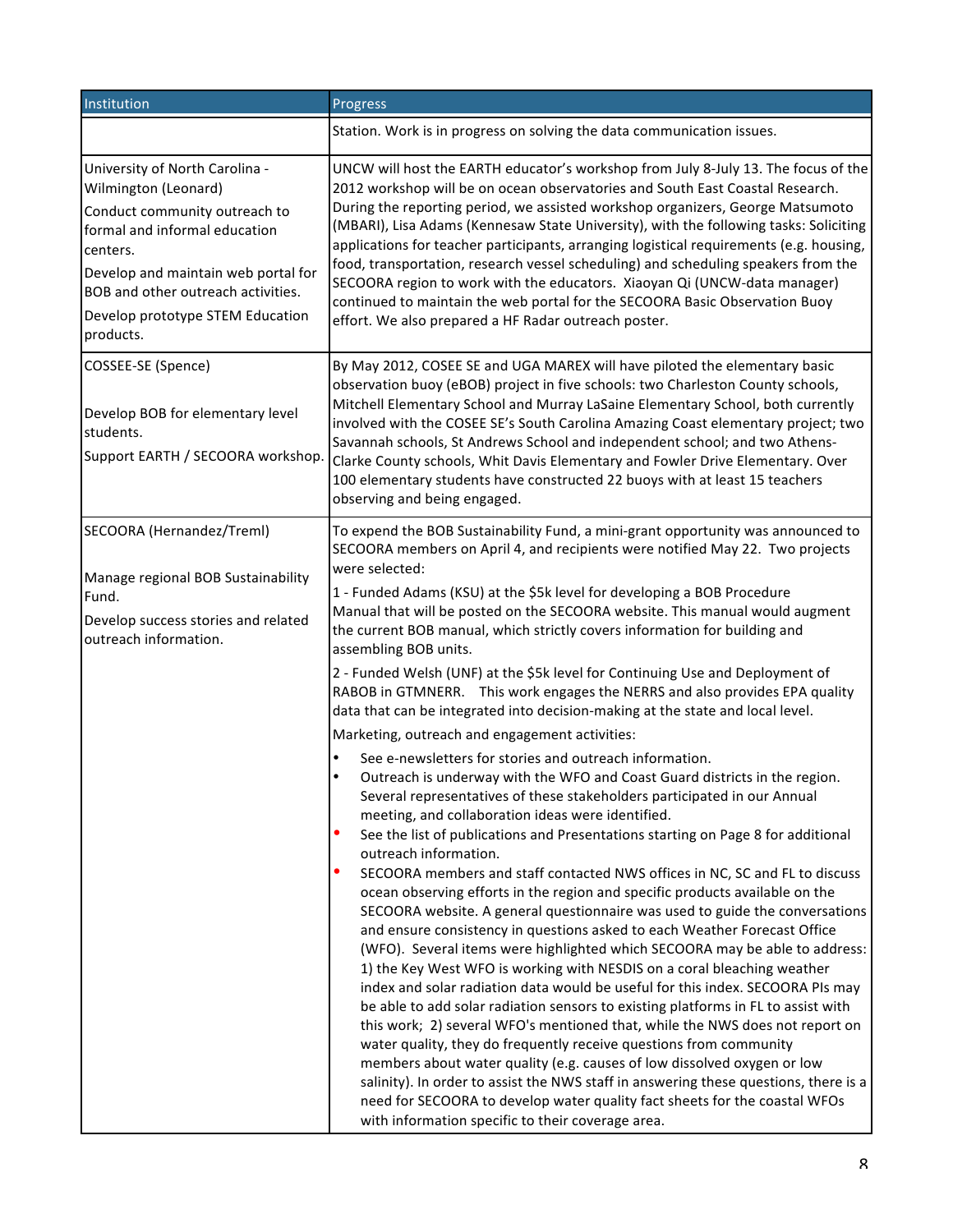### **Scope of Work**

All the sub-awardees are executing their tasks and meeting their goals and objectives. Scope of work remains as proposed for Year One.

### **Personnel and Organizational Structure**

SECOORA has undergone a very smooth staff transition. Effective December 2011, a part-time bookkeeper (Chiaki Knight) was hired to assist with financial management (10 hours per week). A Business Manager (Megan Lee) started full-time January 1, 2012 and is in charge of grant management and business development.

Annual Board elections were held as part of our May Members meeting. A listing of current Board and committee members is available on our website. Board members elected at the May meeting begin their terms on July 1, 2012. Board members elected (or re-elected) to three-year terms include Rick DeVoe (SC-SCSGC), Dick Dodge (FL-NSU), Ruoying He (NC-NCSU), Mitch Roffer, (FL-ROFFS<sup>TM</sup>), George Voulgaris (SC-USC), and Steve Woll (Weatherflow).

#### **Budget Analysis**

As noted earlier in this report, the delayed arrival of funding has impacted the expenditure of funds by SECOORA and our subawardees. Institutions are still playing catch up due to this delay and as mentioned previously SECOORA granted 2, 6, and 12 month no cost extensions. A total of \$442,371.32 expenditures have occurred for SECOORA as well as the 13 subawardees during this reporting period. We anticipate an increase in spending during the next reporting period.

#### **Publications)and)Presentations**

- Liu, Y., A. MacFadyen, Z.-G. Ji, and R.H. Weisberg (Editors), (2011), *Monitoring and Modeling the Deepwater Horizon Oil* Spill: A Record-Breaking Enterprise, Geophysical Monograph Series, Vol. 195, 271 PP., ISSN: 0065-8448, ISBN 978-0-87590-485-6. AGU/geopress, Washington D.C.
- Liu, Y., A. MacFadyen, Z.-G. Ji, and R.H. Weisberg, (2011), Preface, in *Monitoring and Modeling the Deepwater Horizon Oil* Spill: A Record-Breaking Enterprise, Geophysical Monograph Series, 195, doi:10.1029/2011GM001146.
- Weisberg, R.H., L. Zheng, and Y. Liu, (2011), Tracking subsurface oil in the aftermath of the Deepwater Horizon well blowout, in *Monitoring and Modeling the Deepwater Horizon Oil Spill: A Record-Breaking Enterprise, Geophysical Monograph Series*, 195, 205-215, doi:10.1029/2011GM001131.
- Liu, Y., A. MacFadyen, Z.-G. Ji, and R.H. Weisberg (2011), Introduction to Monitoring and Modeling the Deepwater Horizon Oil Spill, in *Monitoring and Modeling the Deepwater Horizon Oil Spill: A Record-Breaking Enterprise, Geophysical Monograph Series, 195, 1-7, doi:10.1029/2011GM001147.*
- Liu, Y., R.H. Weisberg, C. Hu, and L. Zheng (2011), Trajectory forecast as a rapid response to the Deepwater Horizon oil spill, in Monitoring and Modeling the Deepwater Horizon Oil Spill: A Record-Breaking Enterprise, Geophysical *Monograph Series, 195, 153-165, doi:10.1029/2011GM001121.*
- Liu, Y., R.H. Weisberg, C. Hu, C. Kovach, and R. Riethmüller (2011), Evolution of the Loop Current system during the Deepwater Horizon oil spill event as observed with drifters and satellites, in *Monitoring and Modeling the* Deepwater Horizon Oil Spill: A Record-Breaking Enterprise, Geophysical Monograph Series, 195, 91-101, doi:10.1029/2011GM001127.
- Zheng, L. and R.H. Weisberg (2012), Modeling the West Florida Coastal Ocean by Downscaling from the Deep Ocean, Across the Continental Shelf and into the Estuaries, Ocean Modeling, 48 (2012), 10-29, doi:10.1016/j.ocemod.2012.02.002.
- Liu, Y and R.H. Weisberg (2012), Seasonal Variability on the West Florida Shelf, manuscript submitted to Prog. in Oceanogr.
- Weisberg, R.H., Y. Liu, C.R. Merz, J.I. Virmani, and L. Zheng (2012) Alternative Power Generation for Florida by Mechanical and Solar Means, submitted to Mar. Tech. Soc. Jour.
- Leonard, L., J. Dorton, D. Porter, and M. Fletcher. 2011. Coastal Ocean Observing in the Carolinas. CERF 2011, 21<sup>st</sup> Biennial Conference of the Coastal and Estuarine Research Federation, Daytona Beach, FL. p. 123.
- Archer, M., A. B. Parks,L. K. Shay, and J. Martinez-Pedraja, Resolving oceanic eddy variability in HF radar derived surface currents using Okubo-Weiss. 2012 Ocean Sciences Meeting, Salt Lake City, Utah